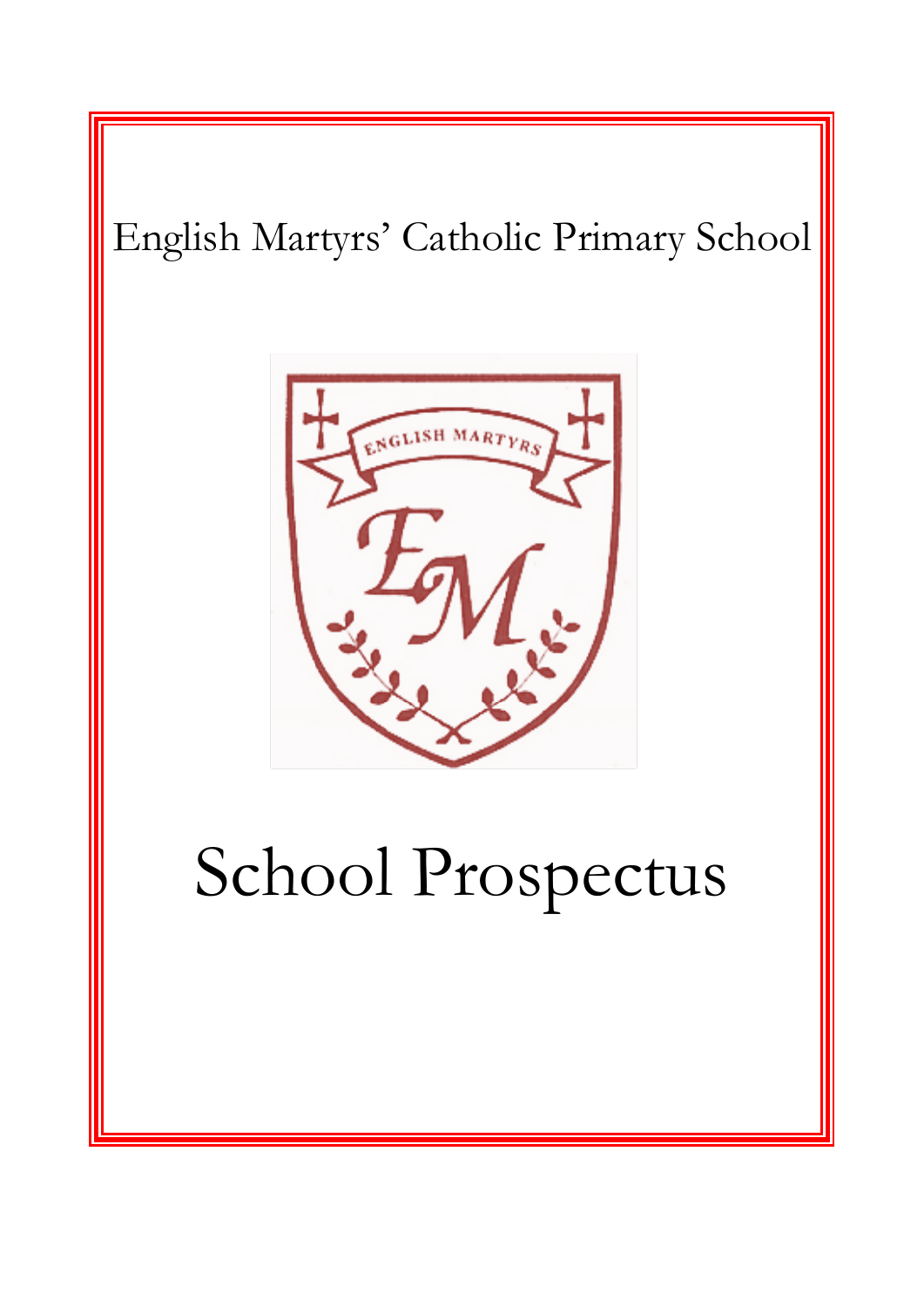# English Martyrs' Catholic Primary Primary



Welcome to English Martyrs' Catholic Primary School. The purpose of this booklet is to provide you with some general information about our school which we hope will be useful to you and help to make your child's stay with us happy and fulfilling. English Martyrs' School is a Catholic Primary school for boys and girls for all abilities from 4 to 11 years of age. The school also has a nursery class for children of 3 to 4 years of age.

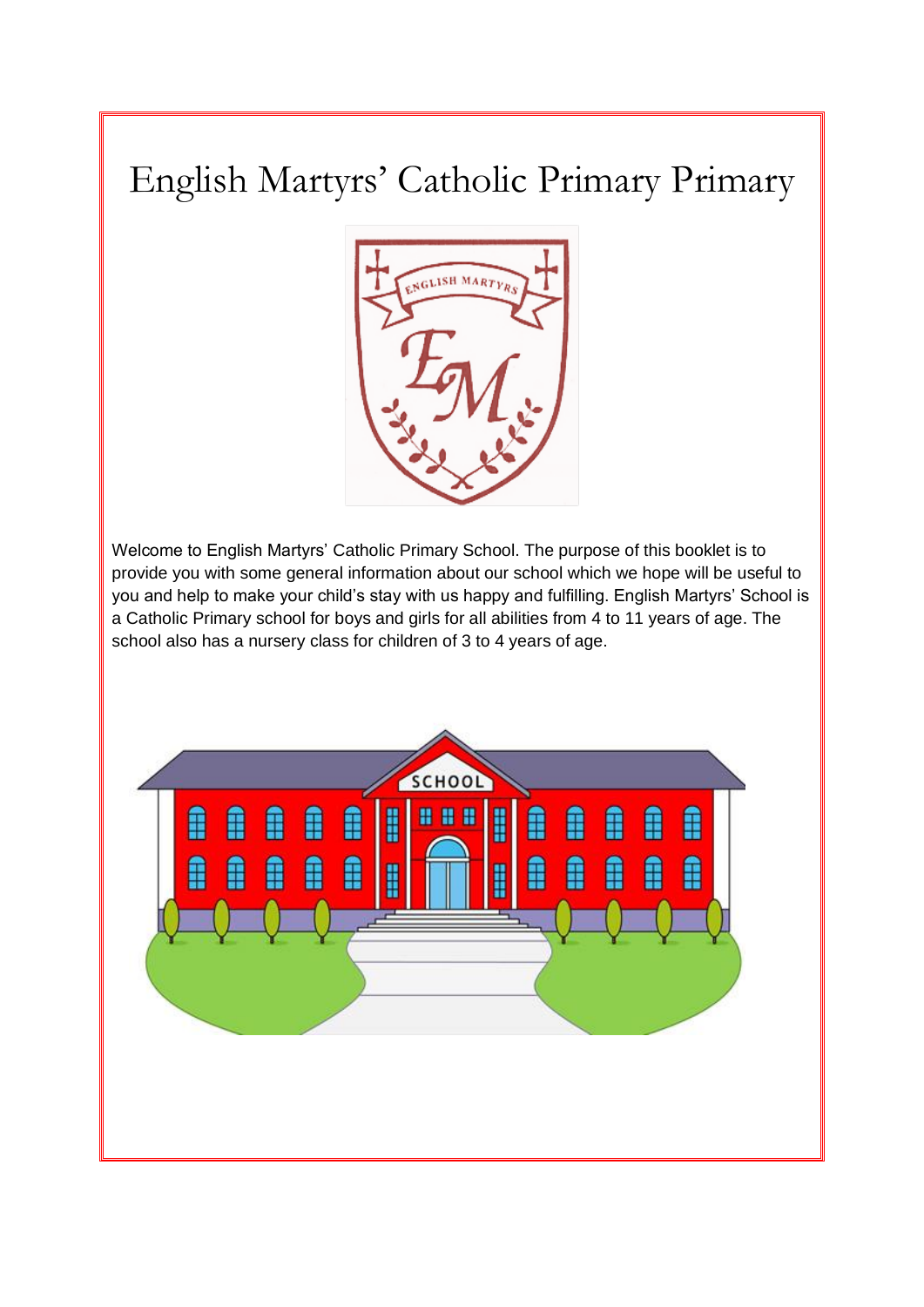## English Martyrs' School Day

| <b>Nursery</b>  | 8.45-11.45am      | 12.15-3.15pm      |  |  |
|-----------------|-------------------|-------------------|--|--|
|                 | Morning Session   | Afternoon Session |  |  |
| <b>KSA</b>      | 8.55-10.30am      | $1.00 - 2.15$ pm  |  |  |
|                 | 10.45am-12.00     | $2.30 - 3.15$ pm  |  |  |
| KS <sub>2</sub> | $8.55 - 10.30$ am | $1.00 - 3.20$ pm  |  |  |
|                 | 10.45am-12.00     |                   |  |  |

Registers are closed at 9.15am. Key Stage Liturgies are held weekly with a Class Liturgy held on a Thursday. The teaching day for infant pupils is 4 hours 25 minutes. The teaching day for junior pupils is 4 hours 55 minutes. English Martyrs' School is a Catholic Voluntary Aided Primary School situated in the middle of a residential estate on the North side of Sunderland serving the parish of St. Hilda's. There is a very strong Catholic ethos throughout the whole school community. The majority of pupils live in the local area, but a small proportion travel in from outside the local area. The school is becoming increasingly popular which means that pupils from further away are showing an interest in attending our school. We provide a safe, happy and responsible environment in which children can learn, enjoy and be valued as a unique individual. A shared responsibility between the school and home is key to ensuring your child's time at our school is a positive experience. We want all of our children to feel welcomed, happy and fulfilled. We recognise that all children are different and that these differences create opportunities for adults and children alike to learn more about ourselves and each other.

We currently have 208 pupils on roll and Our School Organisation is as follows:

| Headteacher                  | 1 |
|------------------------------|---|
| Deputy Headteacher           | 1 |
| Class Teachers               | 9 |
| <b>Nursery Nurses</b>        | 2 |
| <b>Teaching Assistants</b>   | 6 |
| <b>Site Supervisor</b>       | 1 |
| <b>School Administrator</b>  | 1 |
| <b>Lunchtime Supervisors</b> | 6 |
| <b>Cleaning Staff</b>        | 3 |
| Kitchen Staff                | 3 |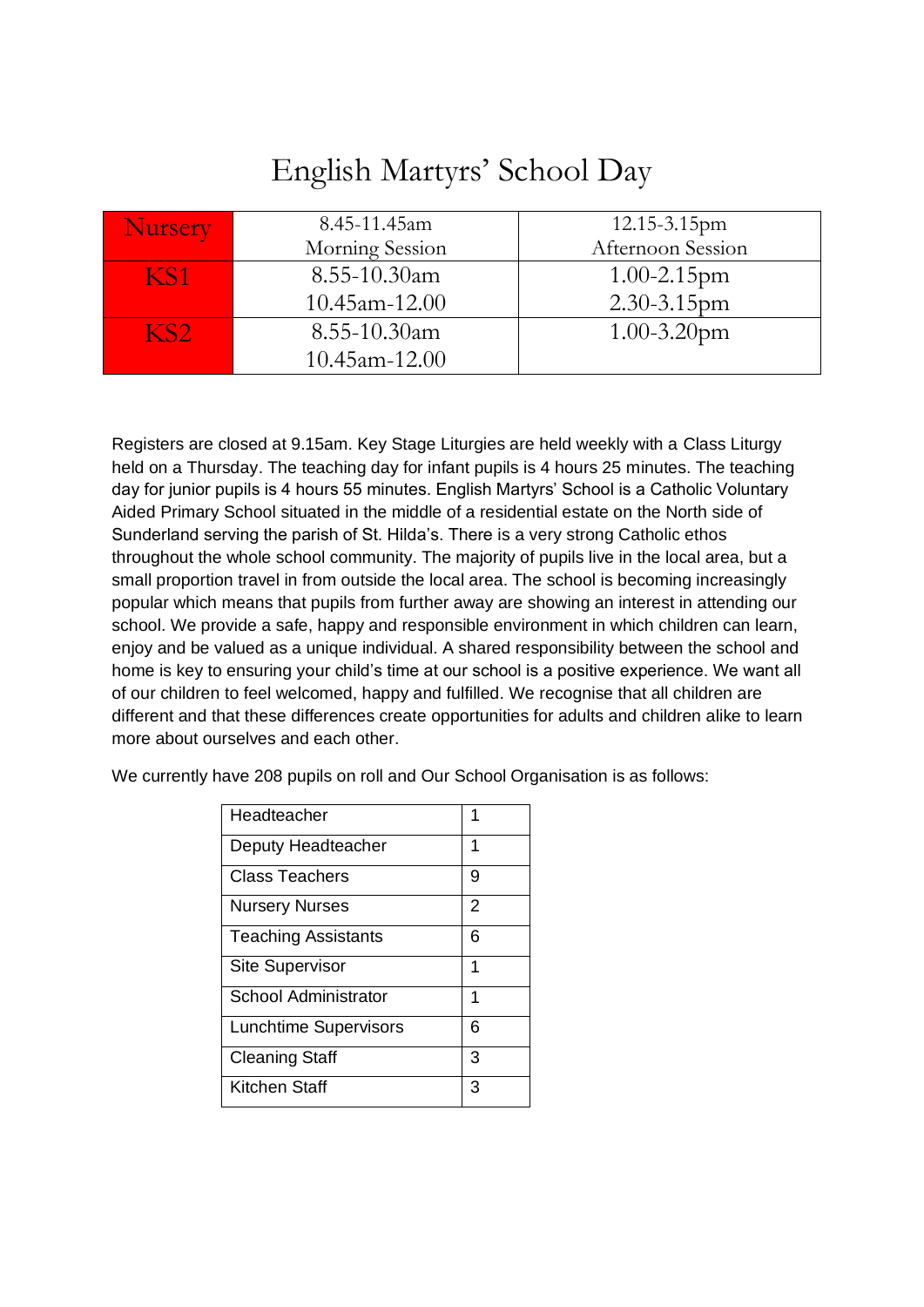| <b>English Martyrs' Catholic Primary School</b><br><b>After School clubs</b><br><b>Summer Term 2022</b> |                    |                                                           |                                            |                       |                                     |                                   |  |
|---------------------------------------------------------------------------------------------------------|--------------------|-----------------------------------------------------------|--------------------------------------------|-----------------------|-------------------------------------|-----------------------------------|--|
| Day                                                                                                     | <b>Time</b>        | <b>Activity</b>                                           | Person/s<br>Responsible                    | Year<br><b>Groups</b> | Location                            | <b>Number of</b><br><b>Places</b> |  |
| <b>Monday</b>                                                                                           | $3.20 -$<br>4.15pm | <b>Homework</b><br>club<br>(Maths)                        | C. Taylor<br>M. Bowmaker<br>L. Footes      | <b>Y6</b>             | $\overline{Y6}$<br><b>Classroom</b> | 27                                |  |
|                                                                                                         | $3.20 -$<br>4.15pm | <b>Multi</b><br><b>Sports</b>                             | <b>NE Sports</b>                           | Rec,<br>Y1, 2, 3      | <b>Lower Hall</b>                   | 20                                |  |
|                                                                                                         |                    |                                                           |                                            |                       |                                     |                                   |  |
| <b>Tuesday</b>                                                                                          | $3.20 -$<br>4.15pm | <b>Disco</b><br><b>Troopers</b>                           | K. Clarke                                  | Y3, 4, 5, 6           | <b>Lower Hall</b>                   | 30                                |  |
|                                                                                                         | $3.20 -$<br>4.15pm | <b>Football</b><br><b>Club</b>                            | <b>NE Sports</b>                           | Y5,6                  | <b>Outside/Hal</b>                  | 20                                |  |
|                                                                                                         | $3.20 -$<br>4.15pm | <b>Art and</b><br><b>Craft</b>                            | A. McMahon                                 | Y1,2,3                | <b>Nursery</b><br><b>Classroom</b>  | 15                                |  |
| Wednesday                                                                                               | $3.20 -$<br>4.15pm | <b>Dodgeball</b>                                          | <b>Keep Active</b>                         | Y3, 4, 5, 6           | Outside /<br><b>Lower Hall</b>      | 20                                |  |
| <b>Thursday</b>                                                                                         | $3.20 -$<br>4.15pm | <b>Times</b><br>tables<br><b>Rockstars</b>                | A Bowey                                    | <b>Y4</b>             | $\overline{Y4}$<br><b>Classroom</b> | 27                                |  |
|                                                                                                         | $3.20 -$<br>4.15pm | <b>Y6</b><br><b>Homework</b><br><b>Club</b><br>(Literacy) | A Wilkinson<br>E. Gaukroger<br>D. Alderson | <b>Y6</b>             | <b>Y6</b><br><b>Classroom</b>       | 27                                |  |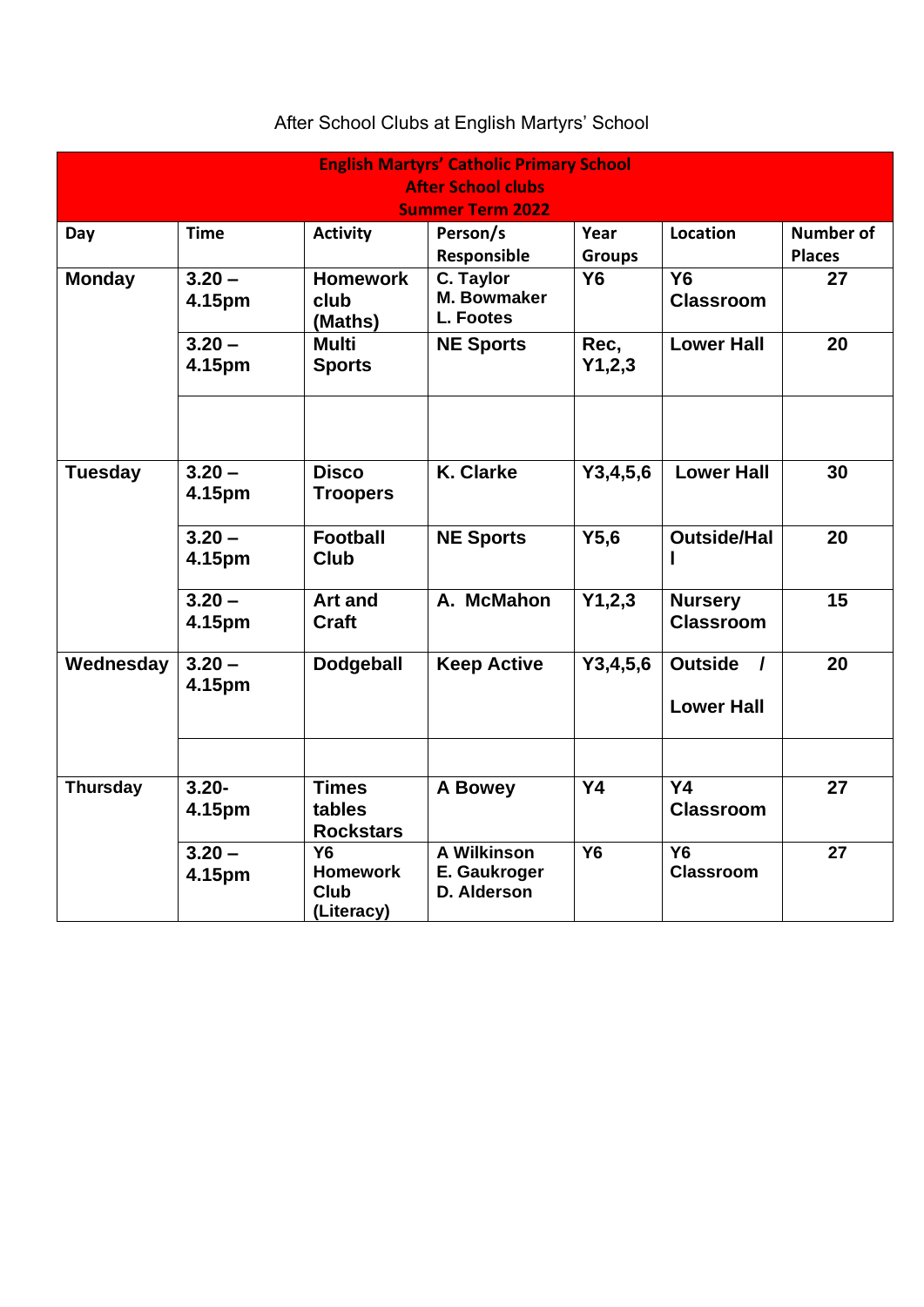### **Breakfast Club**



Our Breakfast Club Our Breakfast Club runs every morning from 8am. Providing pupils with a nutritious breakfast followed by a fun fitness session with our specialist sports coach. We charge £1.50 per child per day and you are welcome to drop in any time. We welcome all year groups from Reception to Year 6.

### **Music Lessons**



Our Pupils are encouraged to learn how to play a musical instrument and we have wonderful specialist teachers who come into school each week to teach Keyboards and guitar.

### **Sport at English Martyrs'**



We offer a wide range of sports clubs to include dance, football, dodgeball and multi-sports. We have taken part in many competitions and tournaments including: Tennis, Kwik Cricket, Rugby, Skipping. Our Year 3, Year 4 and Year 5 pupils have the opportunity to learn to swim.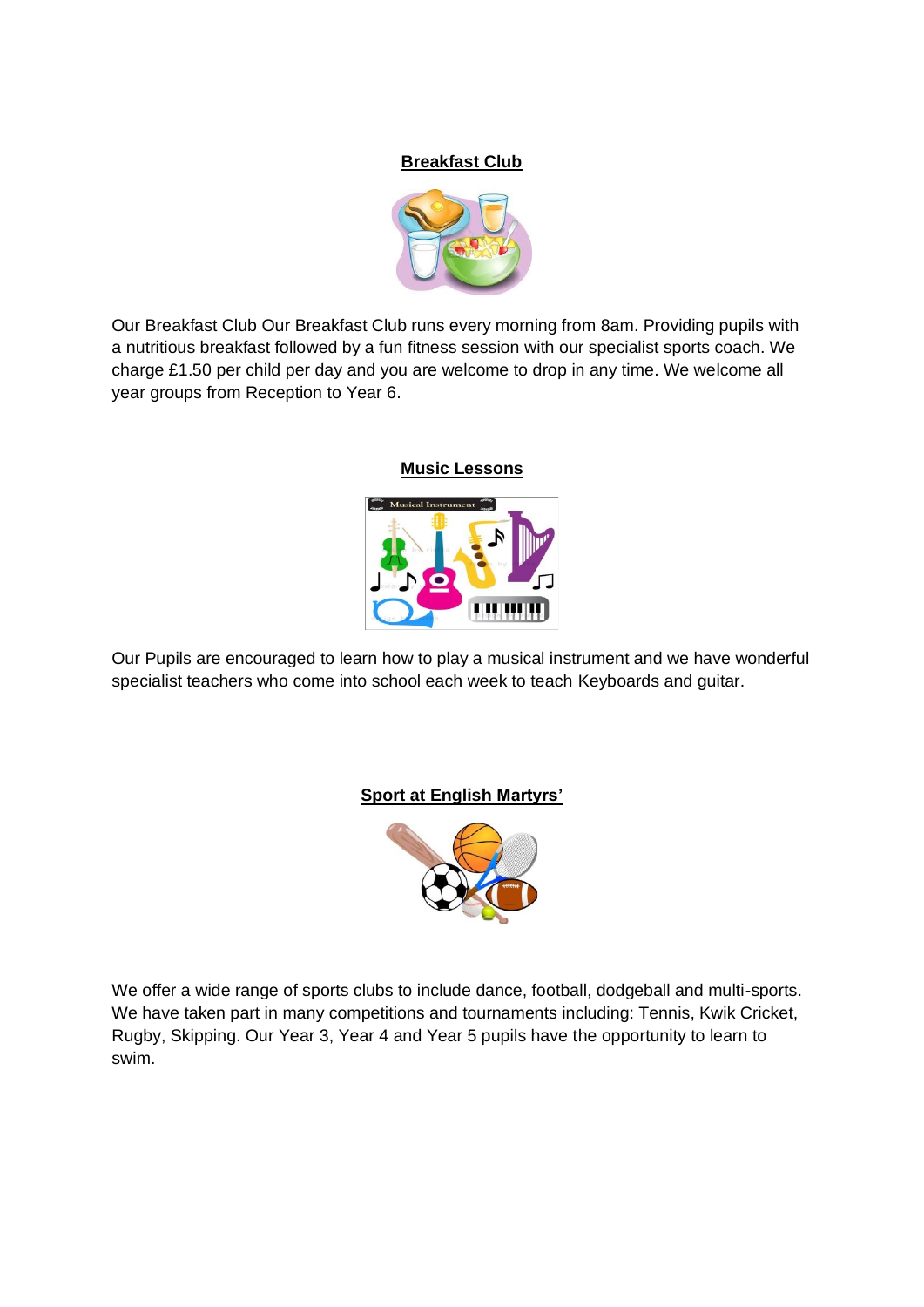### **SAFEGUARDING RESPONSIBILITIES**

The following personnel are responsible for matters related to Child Protection:

Designated Person: Mrs P. Cornell

Nominated Deputy: Mrs A. Pescod and Miss K. Clarke

Governors with Safeguarding Responsibility: Mrs D. Minnican

### **CHILD PROTECTION**

Parents should be aware that the school would take any reasonable action to ensure the safety of its pupils. In cases where the school has reason to be concerned that a pupil may be subject to ill-treatment, neglect or other forms of abuse, staff follow SSCB procedures and inform social care of their concern

### **SPECIAL EDUCATIONAL NEEDS**

Children who have an Educational Health Care Plan have their Plan reviewed annually with all parties involved.

### **MEDICINES IN SCHOOL**

In order to keep all children safe we ask you not to send medicines or tablets to school. Prescribed medication can be administered in line with the school's Policy for Administering Medicines. Further information is available from the school.

### **HEALTH AND WELFARE**

It is VITALLY IMPORTANT that you provide us with up to date Emergency Contact Numbers for all children so that we can contact someone should your child fall ill or have an accident in school. Staff are trained to deal with first aid and all accidents are recorded in school.

If your child has Asthma, it is important that you provide us with an in-date inhaler marked with your child's name. Inhalers will be kept in an appropriate place in the classroom and will be available to use whenever required. It is the responsibility of parents to ensure that the inhaler is fully charged and functioning properly.

### **SCHOOL ATTENDANCE**

If your child is sick or away from school for any reason, please ring, text or write to let us know at once. This is very important, as the school is legally required to report reasons for absence. If you need to take your child out during the day, it is very important that you:

- ♦ Let us know in advance
- ♦ Collect your child from the main reception as children cannot be allowed to meet you off school property.

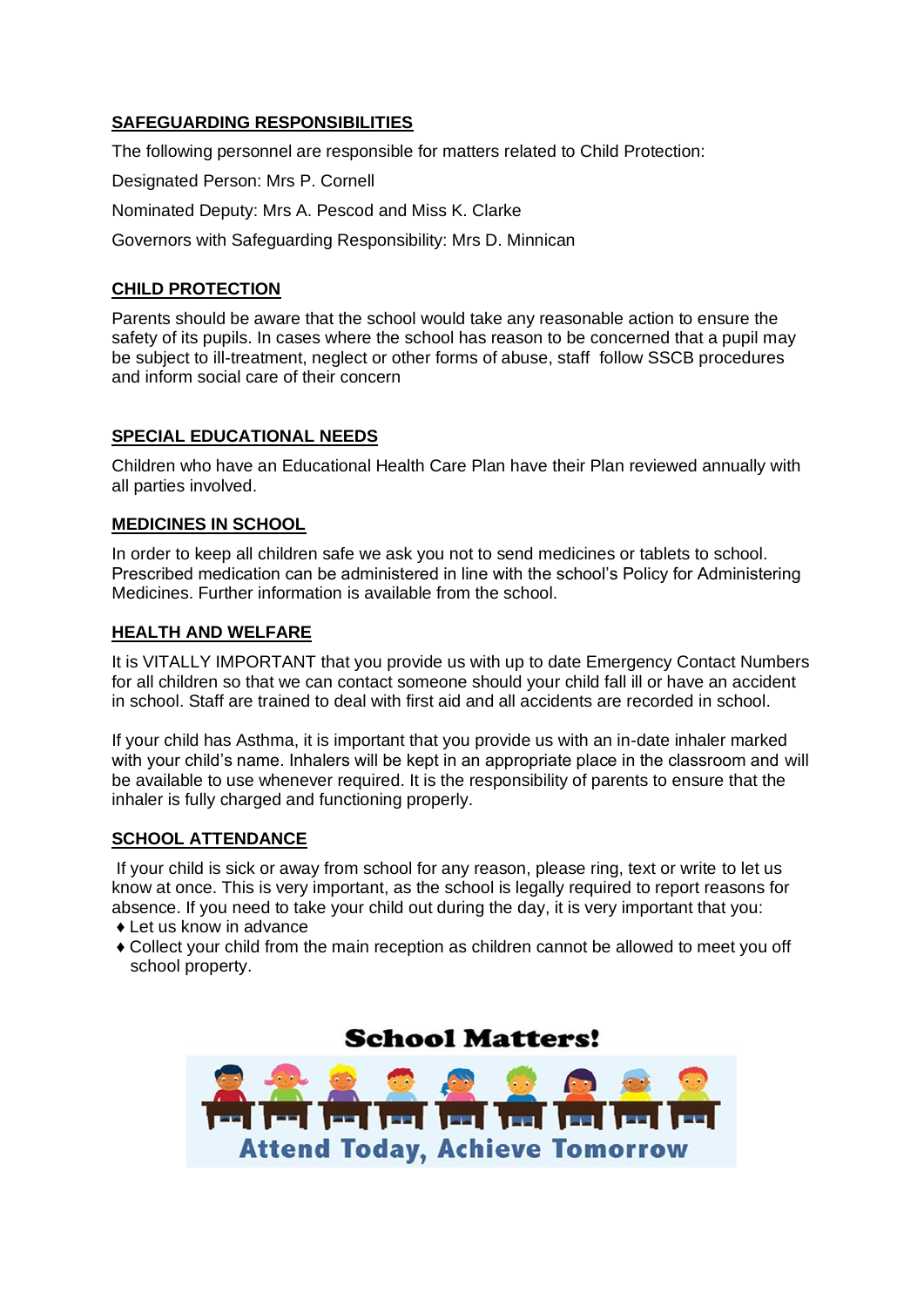### **PUNCTUALITY**

If you are very occasionally unavoidably late, don't worry—we would always rather children came to school late than not at all. However, if your child was frequently late we would contact you to see if there was a specific problem with which we could help. Registration time is a vital part of the day when the days plans are shared and explained missing this session disadvantages children and can also be disruptive to the teaching and learning.



### **ARRANGEMENTS FOR LUNCH IN SCHOOL**

Dinner money is collected on Monday morning. Please put it in a sealed envelope with the name of your child, their class and any other details. (Should you wish to change arrangements, please let us know one week in advance. Some of our children bring a packed lunch. Please note that we do not have refrigerated storage for packed lunches and ask that you bear this in mind when considering options. We encourage pupils to bring a healthy packed lunch including a piece of fruit.

All Reception and Key Stage One pupils are entitled to universal free school meals. Some families will be eligible to receive free school meals. (The office can advise you how to apply if you think you are eligible or you can apply on line at the Sunderland City Council website.



### **ANTI-BULLYING POLICY**

Bullying is wrong and damages individual children. We therefore do all we can to prevent it, by developing a school ethos in which bullying is regarded as unacceptable. We aim, as a school, to produce a safe and secure environment where all can learn without anxiety. This policy aims to produce a consistent school response to any bullying incidents that may occur. We aim to make all those connected with the school aware of our opposition to bullying, and we make clear each person's responsibilities with regard to the eradication of bullying in our school.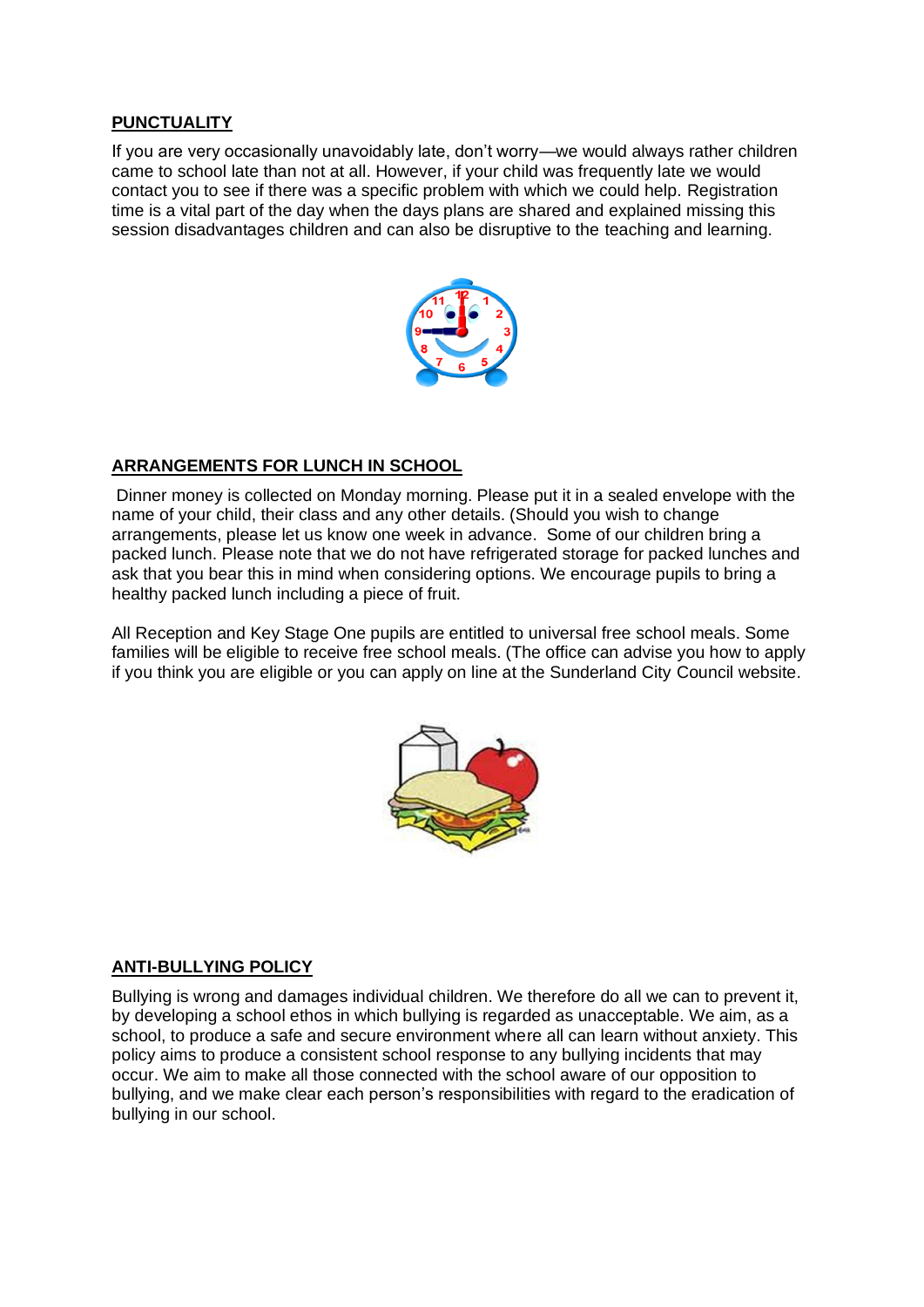### **HOMEWORK**

We have a Homework Policy in order to develop an effective partnership between school and home and to encourage our pupils to develop the confidence and self-discipline needed to study on their own. Homework is given on a regular basis and each child has a homework diary in which parents, children and teachers can record their observations and suggestions. Homework/study support clubs are available for Year 6 and Year 4 pupils.

### **ASSESSMENT AND REPORTING TO PARENTS**

Assessment is an ongoing process throughout your child's schooling as it is a vital tool for teachers when planning the school curriculum.

More formal assessments occur at the end of each academic year with the following statutory tests being carried out:

| <b>EYFS</b>              | Reception         |
|--------------------------|-------------------|
| <b>Phonics</b>           | Year 1            |
| End of Key Stage 1 SAT's | Year <sub>2</sub> |
| <b>Times Tables</b>      | Year 4            |
| End of Key Stage 2 SAT's | Year <sub>6</sub> |

Each term we hold a series of Parents Evenings providing you with the opportunity to discuss your child's progress. Parents are involved in target setting for their child and are warmly welcomed to all celebrations.

### **COMPLAINTS POLICY**

We hope to be able to resolve any complaint parents might have. In the first instance, complaints should normally be made to the Headteacher, and in most cases we find that complaints can be dealt with successfully at this informal level. If the complaint remains unresolved, parents may approach the Governing Body. Full details of the process are available from the Headteacher and the school website.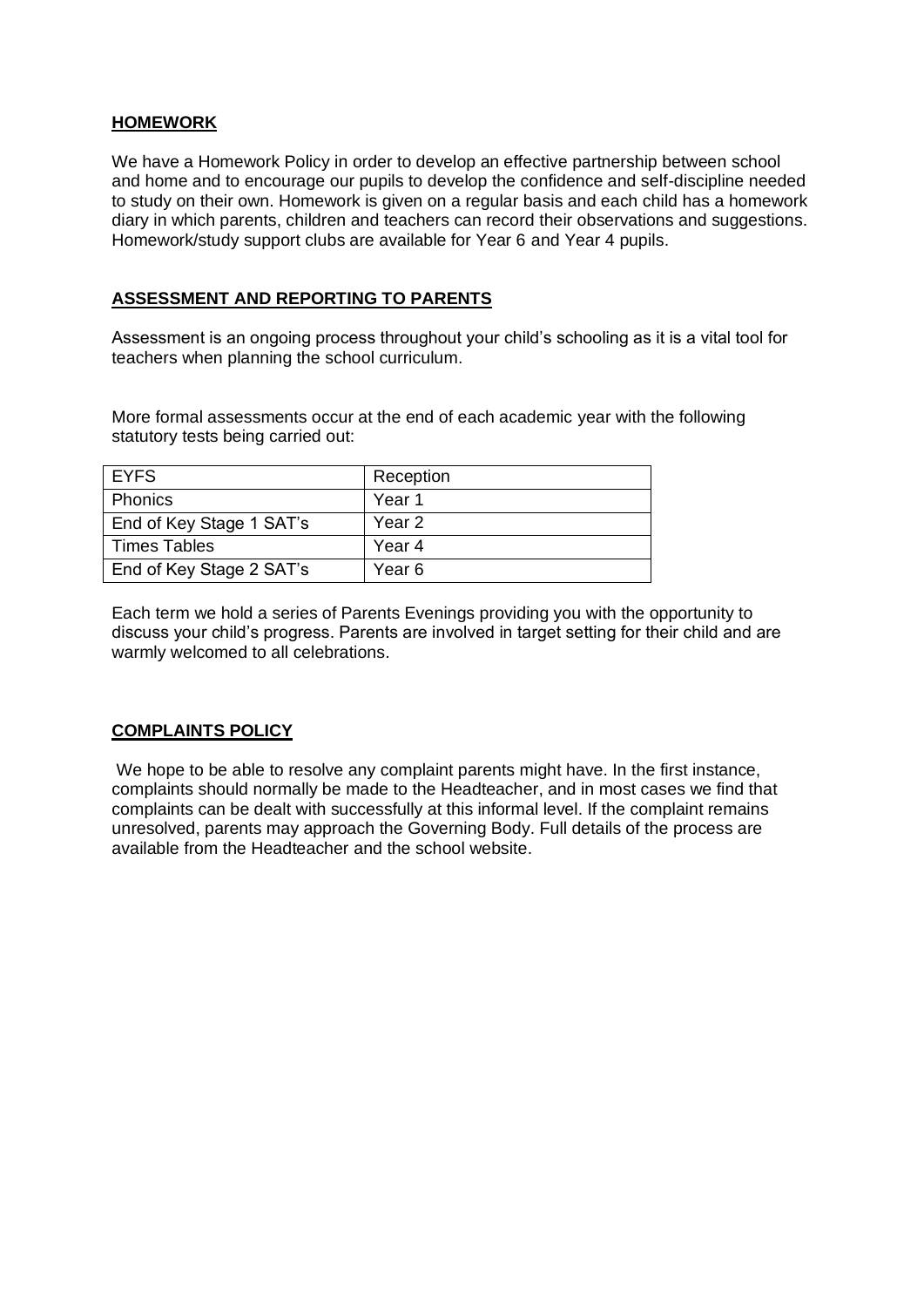### **CHARGING POLICY**

All education during school hours is free and we do not charge for any activity undertaken as part of the National Curriculum.

### **Voluntary Contributions**

When organising school trips or visits which enrich the curriculum and educational experience of the children, the school will invite parents to contribute to the cost of the trip. These contributions are voluntary, however, if insufficient contributions are received, we have the right to cancel any trip and will make this clear to parents from the outset. Any trip may include children whose parents have been unwilling or unable to make any contribution. These children will not be treated differently from any others and will never be excluded from a trip on that basis. The school has a transport budget which covers the cost of educational visits each financial year. This budget is divided equally amongst year groups. Once this funding has been used, voluntary contributions are essential in order to continue to provide educational visits.

### **Free School Meals**

Pupils in receipt of free school meals are entitled to a free packed lunch should any trip be organised during the school day that crosses lunchtime. All Reception, Year 1 and Year 2 children are offered a free school meal through the Government's Universal Free School Meals initiative.

### **Swimming**

We organise weekly swimming lessons for Key Stage 2 pupils in Years 3, Year 4 and Year 5 (rotated each term) As this is part of the curriculum, there is no charge for this activity. Parents must give written permission and are informed of the session dates each term.

### **Books and Materials**

We do not charge for books or materials except where parents have indicated that they wish to purchase the product.

### **Music Lessons**

We provide pupils with music lessons for which there is currently a nominal charge of £1 per Week per instrument.

### **After School Clubs**

We presently charge £1 per session for our after school clubs which is payable in advance. We do not charge for Homework Clubs.

### **Residential Activities**

We will charge for any residential activities which include board and lodgings.